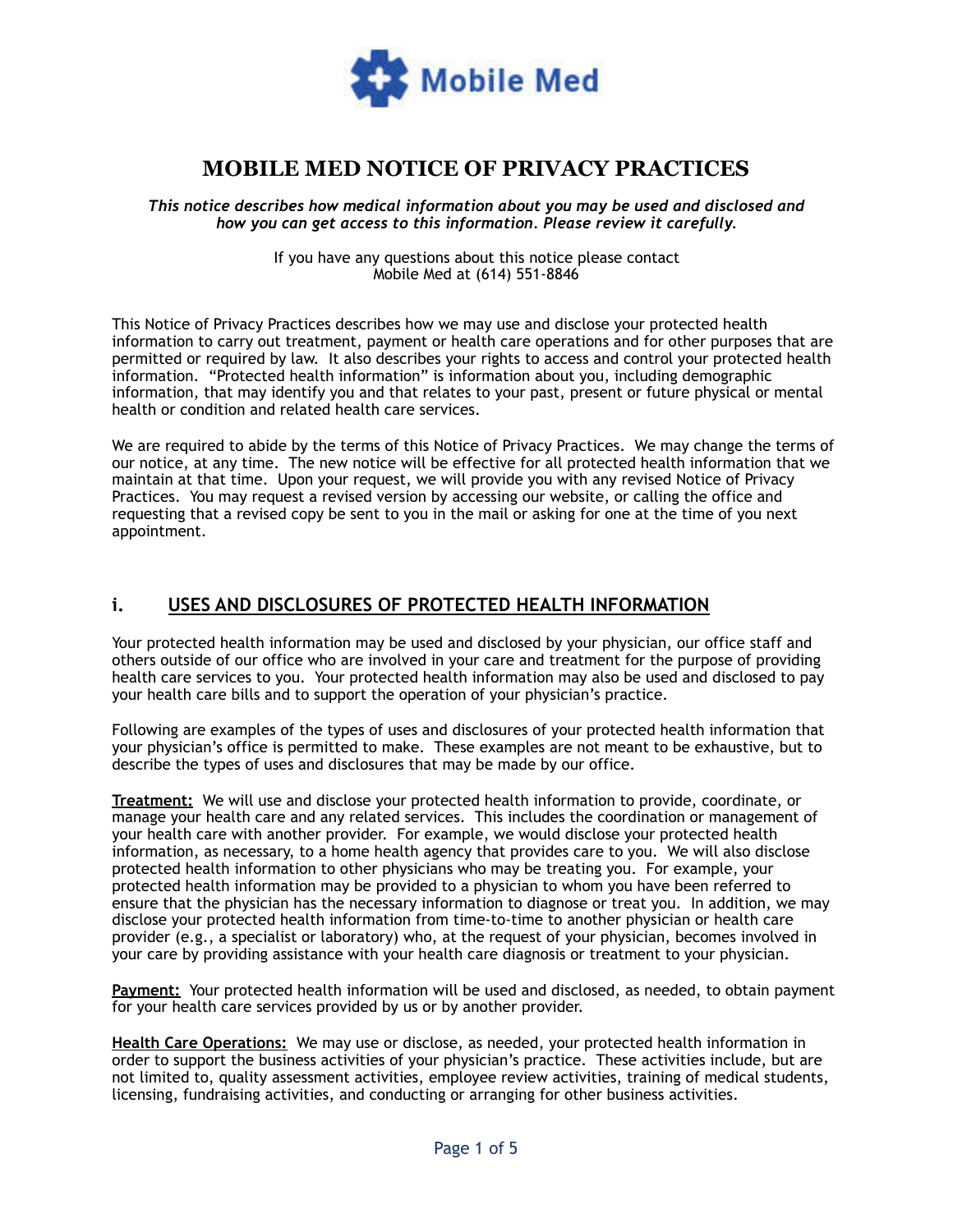We will share your protected health information with third party "business associates" that perform various activities (for example, billing or transcription services) for our practice. Whenever an arrangement between our office and a business associate involves the use or disclosure of your protected health information, we will have a written contract that contains terms that will protect the privacy of your protected health information.

We may use or disclose your protected health information, as necessary, to provide you with information about treatment alternatives or other health-related benefits and services that may be of interest to you. You may contact our office to request that these materials not be sent to you.

#### **Other Permitted and Required Uses and Disclosures That May Be Made Without Your Authorization or Opportunity to Agree or Object**

We may use or disclose your protected health information in the following situations without your authorization or providing you the opportunity to agree or object. These situations include:

**Required By Law:** We may use or disclose your protected health information to the extent that the use or disclosure is required by law. The use or disclosure will be made in compliance with the law and will be limited to the relevant requirements of the law. You will be notified, if required by law, of any such uses or disclosures.

**Public Health:** We may disclose your protected health information for public health activities and purposes to a public health authority that is permitted by law to collect or receive the information. For example, a disclosure may be made for the purpose of preventing or controlling disease, injury or disability.

**Communicable Diseases:** We may disclose your protected health information, if authorized by law, to a person who may have been exposed to a communicable disease or may otherwise be at risk of contracting or spreading the disease or condition.

**Health Oversight:** We may disclose protected health information to a health oversight agency for activities authorized by law, such as audits, investigations, and inspections. Oversight agencies seeking this information include government agencies that oversee the health care system, government benefit programs, other government regulatory programs and civil rights laws.

**Abuse or Neglect:** We may disclose your protected health information to a public health authority that is authorized by law to receive reports of child abuse or neglect. In addition, we may disclose your protected health information if we believe that you have been a victim of abuse, neglect or domestic violence to the governmental entity or agency authorized to receive such information. In this case, the disclosure will be made consistent with the requirements of applicable federal and state laws.

**Food and Drug Administration:** We may disclose your protected health information to a person or company required by the Food and Drug Administration for the purpose of quality, safety, or effectiveness of FDA-regulated products or activities including, to report adverse events, product defects or problems, biologic product deviations, to track products; to enable product recalls; to make repairs or replacements, or to conduct post marketing surveillance, as required.

**Legal Proceedings:** We may disclose protected health information in the course of any judicial or administrative proceeding, in response to an order of a court or administrative tribunal (to the extent such disclosure is expressly authorized), or in certain conditions in response to a subpoena, discovery request or other lawful process.

**Law Enforcement:** We may also disclose protected health information, so long as applicable legal requirements are met, for law enforcement purposes. These law enforcement purposes include (1) legal processes and otherwise required by law, (2) limited information requests for identification and location purposes, (3) pertaining to victims of a crime, (4) suspicion that death has occurred as a result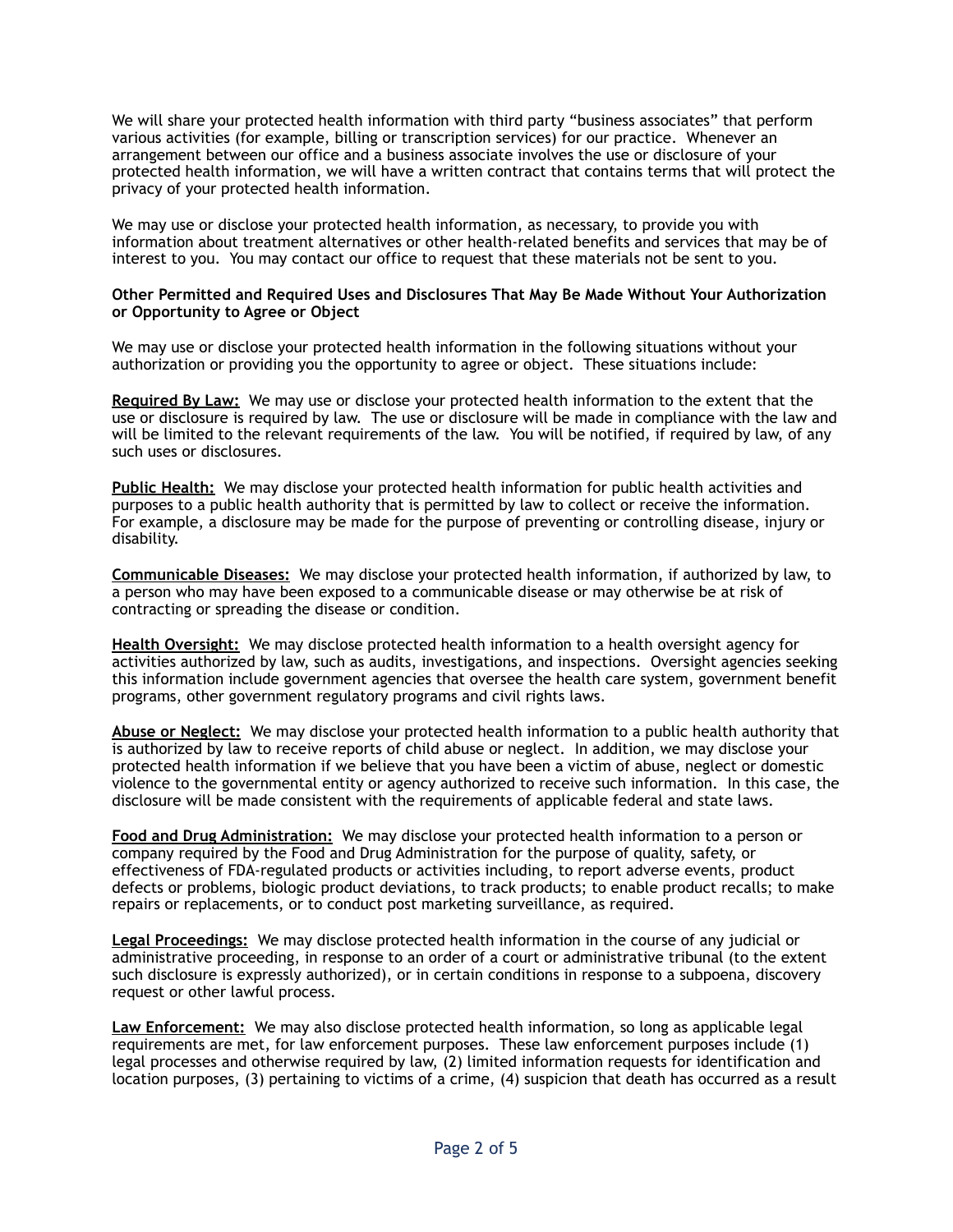of criminal conduct, (5) in the event that a crime occurs on the premises of our practice, and (6) medical emergency (not on our practice's premises) and it is likely that a crime has occurred.

**Coroners, Funeral Directors, and Organ Donation:** We may disclose protected health information to a coroner or medical examiner for identification purposes, determining cause of death or for the coroner or medical examiner to perform other duties authorized by law. We may also disclose protected health information to a funeral director, as authorized by law, in order to permit the funeral director to carry out their duties. We may disclose such information in reasonable anticipation of death. Protected health information may be used and disclosed for cadaveric organ, eye or tissue donation purposes.

**Research:** We may disclose your protected health information to researchers when their research has been approved by an institutional review board that has reviewed the research proposal and established protocols to ensure the privacy of you protected health information.

**Criminal Activity:** Consistent with applicable federal and state laws, we may disclose your protected health information, if we believe that the use or disclosure is necessary to prevent or lessen a serious and imminent threat to the health or safety of a person or the public. We may also disclose protected health information if it is necessary for law enforcement authorities to identify or apprehend an individual.

**Military Activity and National Security:** When the appropriate conditions apply, we may use or disclose protected health information of individuals who are Armed Forces personnel (1) for activities deemed necessary by appropriate military command authorities; (2) for the purpose of a determination by the Department of Veterans Affairs of your eligibility for benefits, or (3) to foreign military authority if you are a member of that foreign military services. We may also disclose your protected health information to authorized federal officials for conducting national security and intelligence activities, including for the provision of protective services to the President or others legally authorized.

**Workers' Compensation:** We may disclose your protected health information as authorized to comply with workers' compensation laws and other similar legally-established programs.

**Inmates:** We may disclose your protected health information if you are an inmate of a correctional facility and your physician created or received your protected health information in the course of providing care to you.

### **Uses and Disclosures of Protected Health Information Based upon Your Written Authorization**

Other uses and disclosures of your protected health information will be made only with your written authorization, unless otherwise permitted or required by law as described below. You may revoke this authorization in writing at any time. If you revoke your authorization, we will no longer use or disclose your protected health information for the reasons covered by your written authorization. Please understand that we are unable to take back any disclosures already made with your authorization.

#### **Other Permitted and Required Uses and Disclosures That Require Providing You the Opportunity to Agree or Object**

We may use and disclose your protected health information in the following instances. You have the opportunity to agree or object to the use or disclosure of all or part of your protected health information. If you are not present or able to agree or object to the use or disclosure of the protected health information, then your physician may, using professional judgment, determine whether the disclosure is in your best interest.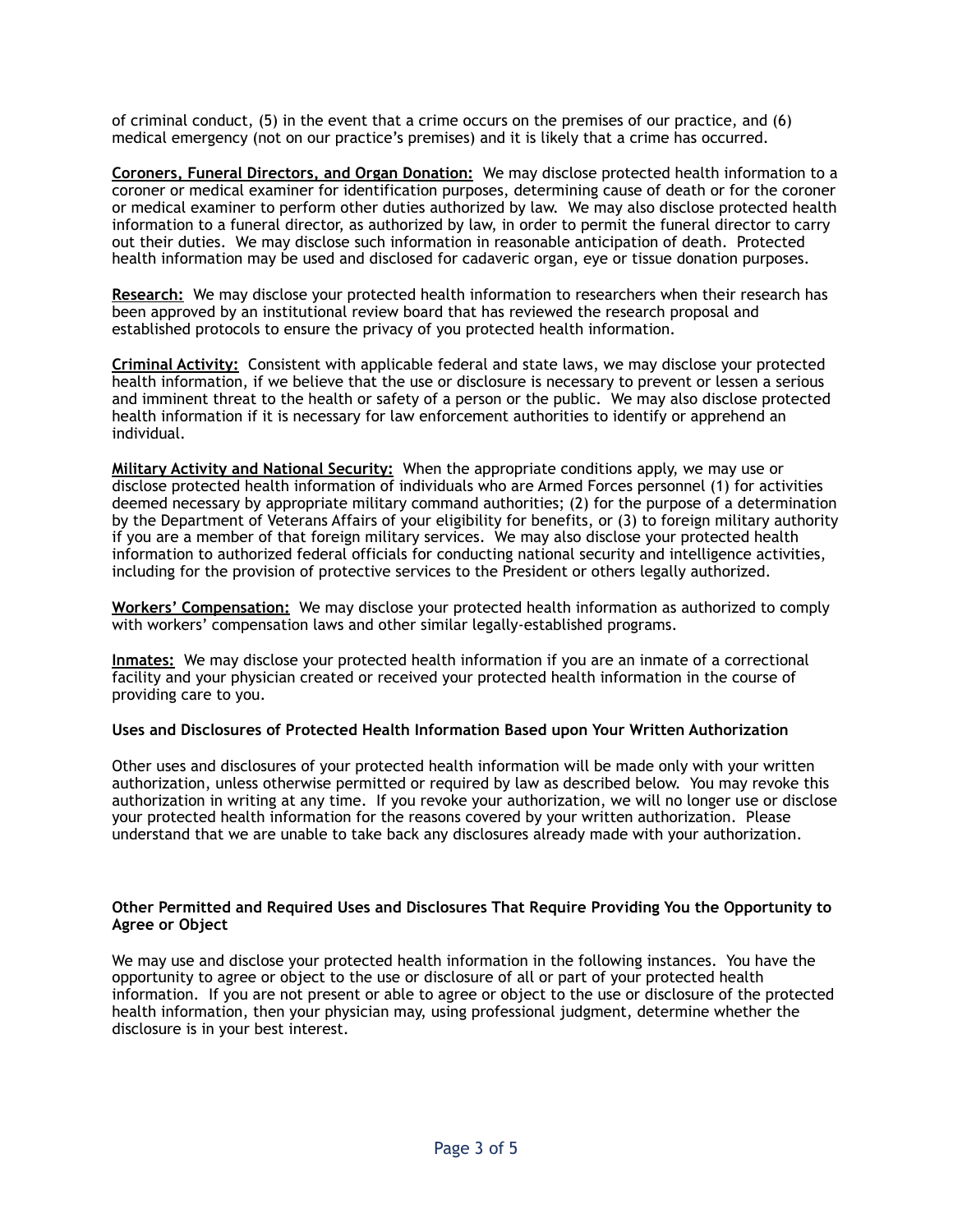**Others Involved in Your Care or Payment for your Care:** Unless you object, we may disclose to a member of your family, a relative, a close friend or any other person you identify, your protected health information that directly relates to that person's involvement in your health care. If you are unable to agree or object to such a disclosure we may disclose such information as necessary if we determine that it is in your best interest based on our professional judgment. We may use or disclose protected health information to notify or assist in notifying a family member, personal representative or any other person that is responsible for your care of your location, general condition or any other person that is responsible for your care of your location, general condition or death. Finally, we may use or disclose your protected health information to an authorized public or private entity to assist in disaster relief efforts and to coordinate uses and disclosures to family or other individuals involved in your health care.

## **ii. YOUR RIGHTS**

Following is a statement of your rights with respect to your protected health information and a brief description of how you may exercise these rights.

**You have the right to inspect and copy your protected health information.** This means you may inspect and obtain a copy of protected health information about you for so long as we maintain the protected health information. You may obtain your medical record that contains medical and billing records and any other records that your physician and the practice used for making decisions about you. As permitted by federal or state law, we may charge you a reasonable copy fee for a copy of your records.

Under federal law, however, you may not inspect or copy the following records: psychotherapy notes; information compiled in reasonable anticipation of, or use in, a civil, criminal, or administrative action or proceeding; and laboratory results that are subject to law that prohibits access to protected health information. Depending on the circumstances, a decision to deny access may be reviewable. In some circumstances, you may have a right to have this decision reviewed. Please contact our Privacy Officer if you have questions about access to your medical record.

**You have the right to request a restriction of your protected health information.** This means you may ask us not to use or disclose any part of your protected health information for the purposes of treatment, payment or health care operations. You may also request that any part of your protected health information not be disclosed to family members or friends who may be involved in your care or for notification purposes as described in this Notice of Privacy Practices. Your request must state the specific restriction requested and to whom you want the restriction to apply.

Your physician is not required to agree to a restriction that you may request. If your physician does agree to the requested restriction, we may not use or disclose your protected health information in violation of that restriction unless it is needed to provide emergency treatment. You may request a restriction by putting your request in writing to Mobile Med 597 High Street, P.O. Box 101, Worthington, Ohio 43085.

**You have the right to request to receive confidential communications from us by alternative means or at an alternative location.** We will accommodate reasonable requests. We may also condition this accommodation by asking you for information as to how payment will be handled or specification of an alternative address or other method of contact. We will not request an explanation from you as to the basis for the request. Please make this request in writing to Mobile Med 597 High Street, P.O. Box 101, Worthington, Ohio 43085.

**You may have the right to have your physician amend your protected health information.** This means you may request an amendment of protected health information about you in a designated record set for so long as we maintain this information. In certain cases, we may deny your request for an amendment. If we deny your request for amendment, you have the right to file a statement of disagreement with us and we may prepare a rebuttal to your statement and will provide you with a